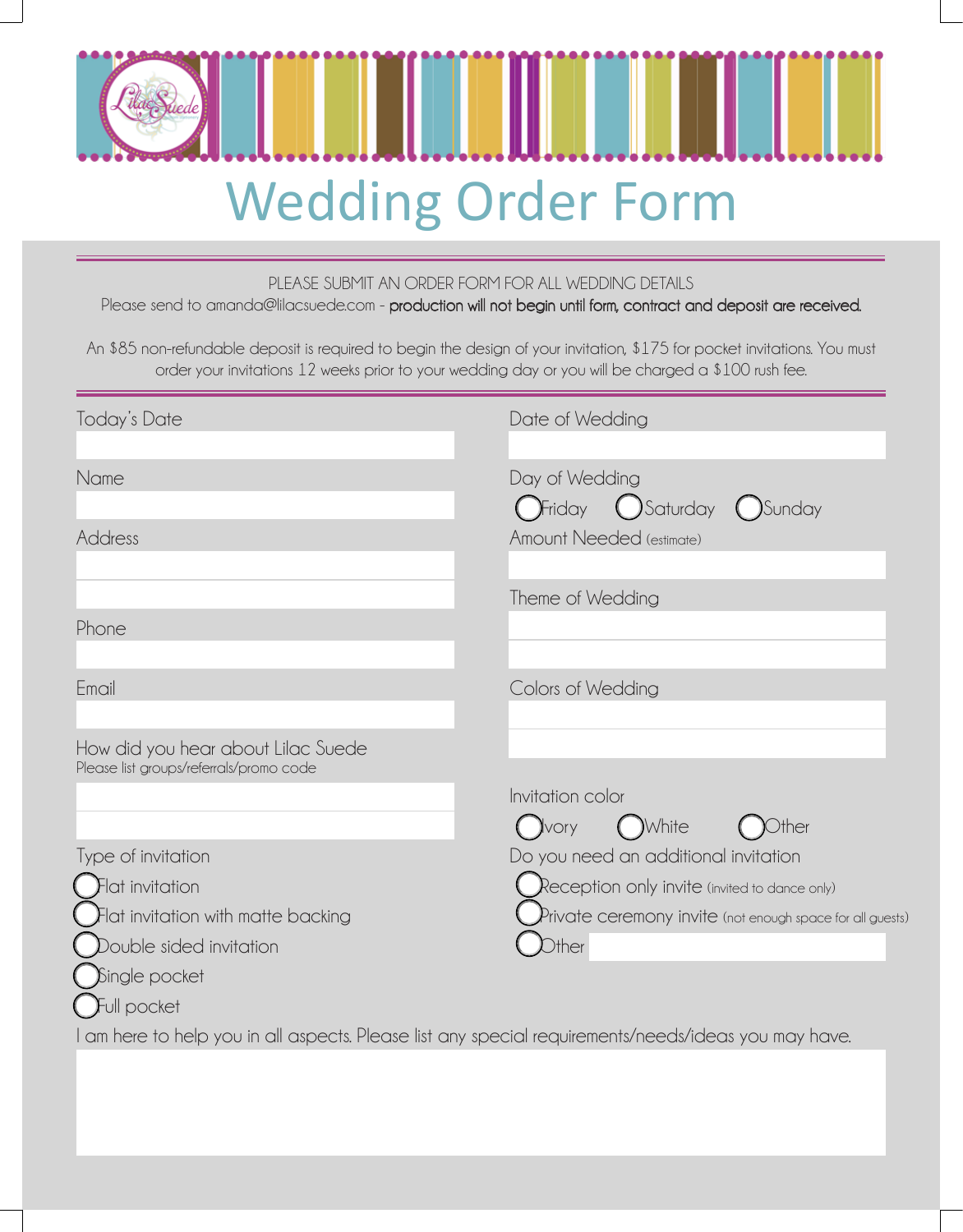# The Ceremony Please note - you can list first names, first and middle, or all three

Brides name as it should appear on invitation Grooms name as it should appear on invtation Time of ceremony Ceremony name as it should appear State how you'd like the time to appear **Address** of ceremony location lThree o'clock in the afternoon / half past lThree-thirty p.m. / Three p.m. l3:30 p.m. / 3:00 p.m. How'd you like your parents name(s) to appear lOther llNo parents listed Times shown are not actual, just a reference of choices  $\qquad \qquad \bigcap$  Together with our parents State how you'd like the date to appear  $\bigcirc$   $\bigcirc$   $\bigcirc$  ogether with our families )Friday, the twenty-fourth of October two thousand...  $\,$  ( )Mr. and Mrs. John Doe  $\int$ Friday, October 24, 20XX  $\int$ Mr. and Mrs. John and Jane Doe ) Fun layout we discussed latter than  $\bigcirc$  ohn and Jane Doe **lack of the contract of the contract of the contract of the contract of the contract of the contract of the contract of the contract of the contract of the contract of the contract of the contract of the contract of the c** Please list what you'd like the invitation to say - i.e.: parents names and so forth. and vary the choices between the Bride and Groom.

Please see our sample ideas below

- 1. Together with their parents 2. Mr. and Mrs. Gregory Tank
- 3. Mr. and Mrs. Henry Tank 4. Mrs. Tom Clark and Mrs. Tom Clark and Mrs. Tom Clark and Mrs and Mrs. Don Gates Request your presence at the marrige of their daughter would like you to join them in celebrating April Marie to Kyle Walter Snow the marriage of their children son of Mr. and Mrs. David Snow Becky Elizabeth Clark to Douglas Michael Gates
- For the marriage of Will be united in marriage on DATE
- Donna White and Eric Plover Request the honor of your presence Would like to invite you in celebrating At the marriage of their daughter At the marriage of their daughter Their marriage as two become one April Marie Tank to Kyle Walter Snow
	-
- 5. Please join us on DATE 6. Ms. Abigail Clover and Mr. Eric Gaunt Tatum Michelle Garboy and Thomas Michael Behr And are requesting your presence as they become one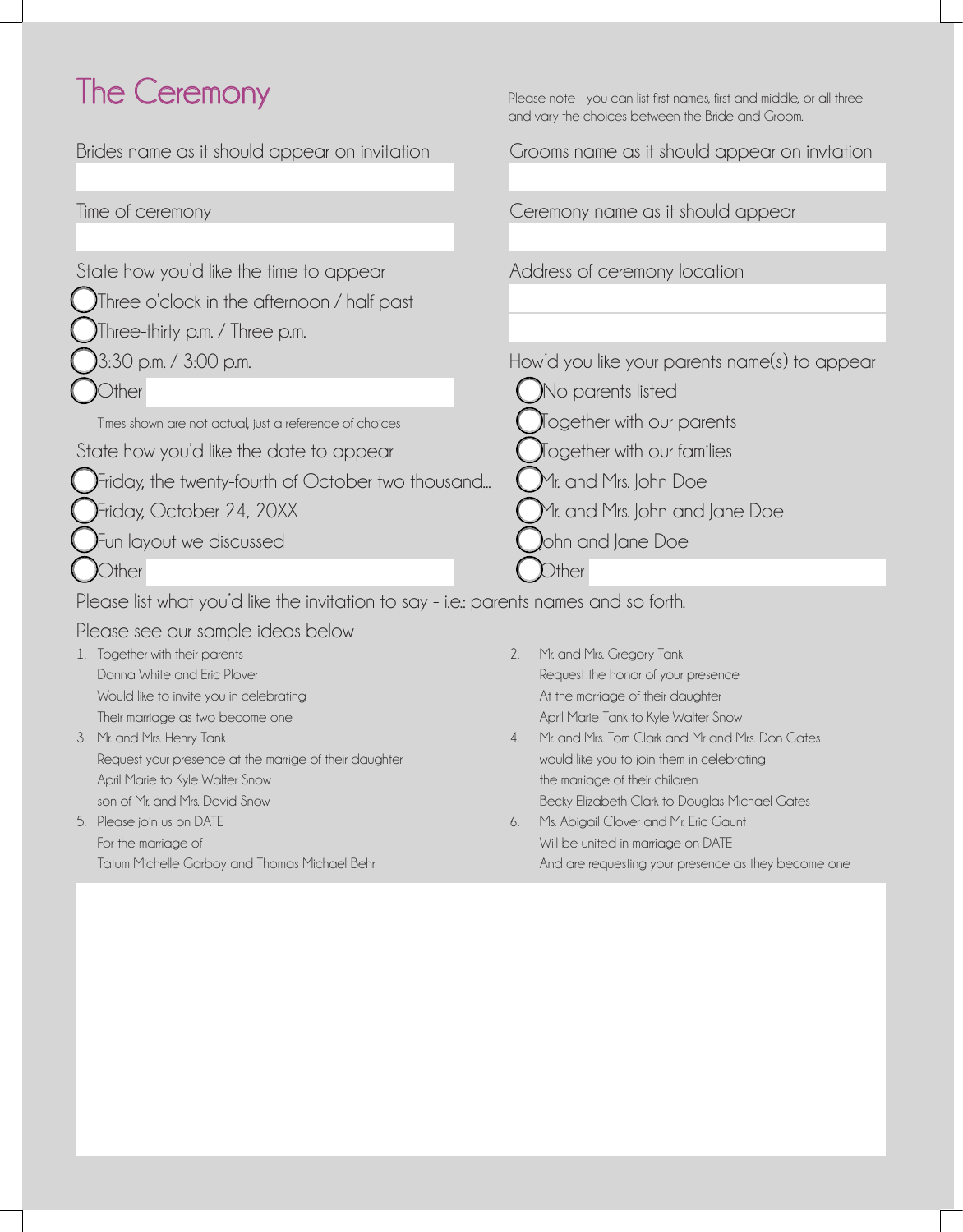# The Response Card All invitations include a response postcard.

| Date you need your response card sent back                                                                                                                        | Type of response card envelope is additional $$0.15$ /ea $^{\circ}$                                                                                                                                                                             |
|-------------------------------------------------------------------------------------------------------------------------------------------------------------------|-------------------------------------------------------------------------------------------------------------------------------------------------------------------------------------------------------------------------------------------------|
| What would you like offered for a response<br>Please respond by<br>A response is requested<br>Will you join us?<br>Please RSVP                                    | (C) Reply card with envelope<br>(DPostcard<br>What would you like offered for a reply<br>Accept / decline<br>$\bigcup$ Graciously accept / regretfully decline<br>Will attend / unable to attend<br>Wouldn't miss it / will celebrate from afar |
| The favor of a reaply is requested                                                                                                                                | Yes! can't wait / unable to make it                                                                                                                                                                                                             |
| Other                                                                                                                                                             | Other                                                                                                                                                                                                                                           |
| Are you offering meal choices<br>Nes<br>)No                                                                                                                       | Would you like me to address your response car<br>)Yes<br>)No<br>There is a \$10 fee                                                                                                                                                            |
| Please list your meal choices                                                                                                                                     | Name $\&$ address you'd like the response sent to                                                                                                                                                                                               |
|                                                                                                                                                                   |                                                                                                                                                                                                                                                 |
| Additional items you'd like listed on the card<br>$\sum$ Song(s) you'd like to hear<br>$\bigcup$ We've reserved "blank" seat(s) in your honor<br>Number attending |                                                                                                                                                                                                                                                 |
|                                                                                                                                                                   |                                                                                                                                                                                                                                                 |

lDietary restrictions

**C**ther

#### The Details Card

Venue name as it should appear Time of dinner



Please list the times & icons if specifics are desired Please list codes / addresses / dates / phone

| Date you need your response card sent back | Type of response card envelope is additional \$0.15/ea<br>Reply card with envelope<br>Postcard |
|--------------------------------------------|------------------------------------------------------------------------------------------------|
| What would you like offered for a response | What would you like offered for a reply                                                        |
| Please respond by                          | Accept / decline                                                                               |
| A response is requested                    | $\bigcup$ Graciously accept / regretfully decline                                              |
| $\mathcal{M}$ ill you join us?             | Will attend / unable to attend                                                                 |
| Please RSVP                                | Wouldn't miss it / will celebrate from afar                                                    |
| The favor of a reaply is requested         | Yes! can't wait / unable to make it                                                            |
| )ther                                      | Other                                                                                          |
| Are you offering meal choices              | Would you like me to address your response card                                                |
| No<br><b>Yes</b>                           | Yes<br>)No<br>There is a \$10 fee                                                              |
| Please list your meal choices              | Name $\&$ address you'd like the response sent to                                              |
|                                            |                                                                                                |

Address of venue Time of cocktail / hors d'oeuvrers and / or dancing

Timeline card / information Accommodations card / information